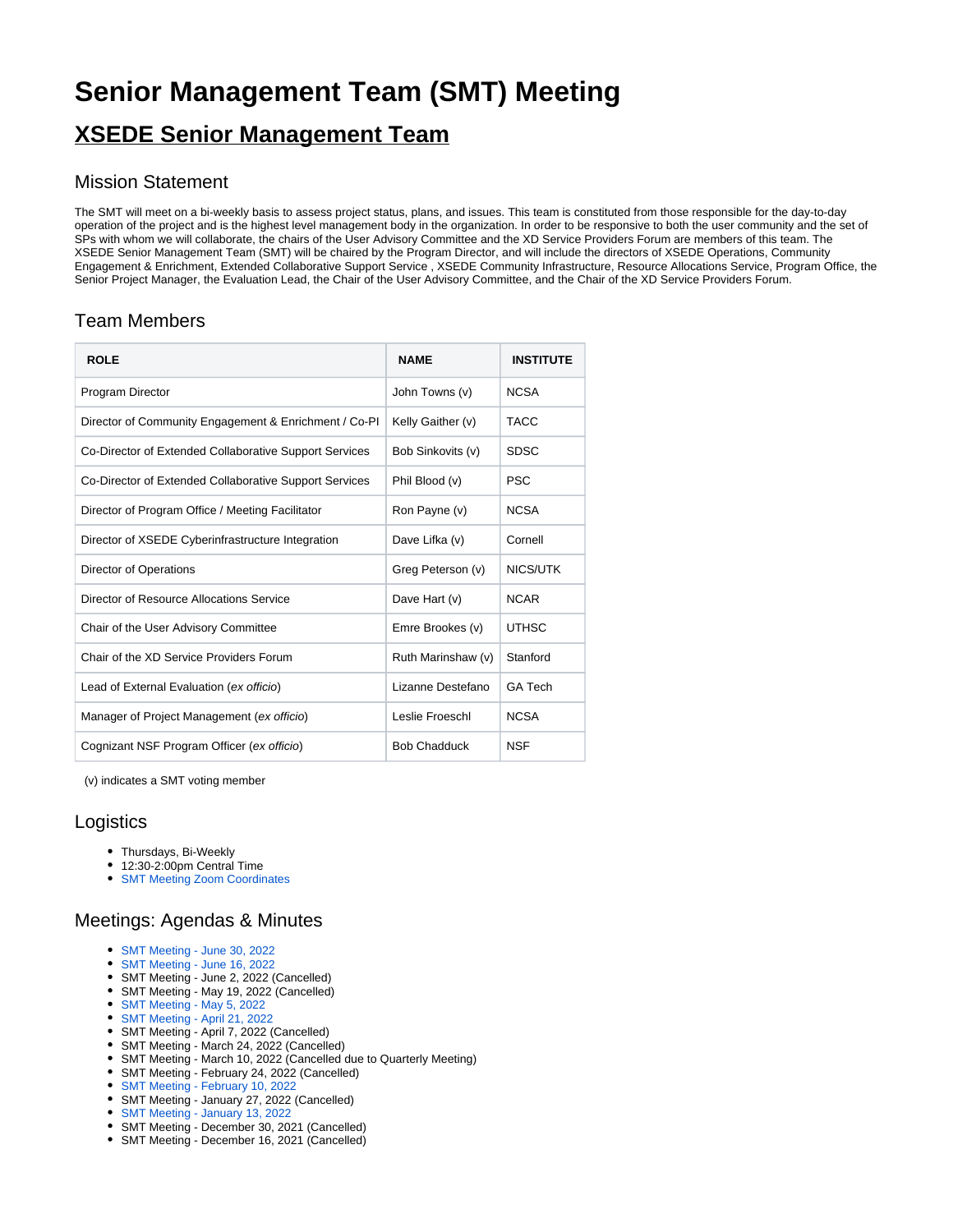- December 2, 2021 (Cancelled due to XSEDE Quarterly Meeting)
- November 18, 2021 (Cancelled due to SC21)
- [SMT Meeting November 4, 2021](https://confluence.xsede.org/display/XT/SMT+Meeting+-+November+4%2C+2021)
- October 21, 2021 (Cancelled)
- [SMT Meeting October 7, 2021](https://confluence.xsede.org/display/XT/SMT+Meeting+-+October+7%2C+2021)
- [SMT Meeting September 23, 2021](https://confluence.xsede.org/display/XT/SMT+Meeting+-+September+23%2C+2021)
- September 9, 2021 (Cancelled)
- [SMT Meeting August 26, 2021](https://confluence.xsede.org/display/XT/SMT+Meeting+-+August+26%2C+2021)
- August 12, 2021 (Cancelled)
- July 29, 2021 (Cancelled)
- [SMT Meeting July 15, 2021](https://confluence.xsede.org/display/XT/SMT+Meeting+-+July+15%2C+2021) [SMT Meeting - July 1, 2021](https://confluence.xsede.org/display/XT/SMT+Meeting+-+July+1%2C+2021)
- [SMT Meeting June 17, 2021](https://confluence.xsede.org/display/XT/SMT+Meeting+-+June+17%2C+2021)
- [SMT Meeting June 3, 2021](https://confluence.xsede.org/display/XT/SMT+Meeting+-+June+3%2C+2021)
- [SMT Meeting May 20, 2021](https://confluence.xsede.org/display/XT/SMT+Meeting+-+May+20%2C+2021)
- [SMT Meeting May 6, 2021](https://confluence.xsede.org/display/XT/SMT+Meeting+-+May+6%2C+2021)
- [SMT Meeting April 22, 2021](https://confluence.xsede.org/display/XT/SMT+Meeting+-+April+22%2C+2021)
- [SMT Meeting April 8, 2021](https://confluence.xsede.org/display/XT/SMT+Meeting+-+April+8%2C+2021)
- [SMT Meeting March 25, 2021](https://confluence.xsede.org/display/XT/SMT+Meeting+-+March+25%2C+2021)
- March 11, 2021 (Cancelled due to XSEDE Quarterly Meeting)
- [SMT Meeting February 25, 2021](https://confluence.xsede.org/display/XT/SMT+Meeting+-+February+25%2C+2021)
- [SMT Meeting February 11, 2021](https://confluence.xsede.org/display/XT/SMT+Meeting+-+February+11%2C+2021)
- [SMT Meeting January 28, 2021](https://confluence.xsede.org/display/XT/SMT+Meeting+-+January+28%2C+2021)
- [SMT Meeting January 14, 2021](https://confluence.xsede.org/display/XT/SMT+Meeting+-+January+14%2C+2021)
- December 31, 2020 (Cancelled due to holiday break)
- [SMT Meeting December 17, 2020](https://confluence.xsede.org/display/XT/SMT+Meeting+-+December+17%2C+2020)
- [SMT Meeting December 3, 2020](https://confluence.xsede.org/display/XT/SMT+Meeting+-+December+3%2C+2020)
- November 19, 2020 (Cancelled due to SC20)
- [SMT Meeting November 5, 2020](https://confluence.xsede.org/display/XT/SMT+Meeting+-+November+5%2C+2020)
- [SMT Meeting October 22, 2020](https://confluence.xsede.org/display/XT/SMT+Meeting+-+October+22%2C+2020)
- [SMT Meeting October 8, 2020](https://confluence.xsede.org/display/XT/SMT+Meeting+-+October+8%2C+2020)
- [SMT Meeting September 24, 2020](https://confluence.xsede.org/display/XT/SMT+Meeting+-+September+24%2C+2020)
- [SMT Meeting September 10, 2020](https://confluence.xsede.org/display/XT/SMT+Meeting+-+September+10%2C+2020)
- [SMT Meeting August 27, 2020](https://confluence.xsede.org/display/XT/SMT+Meeting+-+August+27%2C+2020)
- [SMT Meeting August 13, 2020](https://confluence.xsede.org/display/XT/SMT+Meeting+-+August+13%2C+2020)
- July 30, 2020 (Cancelled due to PEARC)
- [SMT Meeting July 16, 2020](https://confluence.xsede.org/display/XT/SMT+Meeting+-+July+16%2C+2020)
- July 2, 2020 (Cancelled due to Independence Day)
- [SMT Meeting June 18, 2020](https://confluence.xsede.org/display/XT/SMT+Meeting+-+June+18%2C+2020)
- June 4, 2020 (Cancelled due to XSEDE Quarterly Meeting)
- [SMT Meeting May 21, 2020](https://confluence.xsede.org/display/XT/SMT+Meeting+-+May+21%2C+2020)
- [SMT Meeting May 7, 2020](https://confluence.xsede.org/display/XT/SMT+Meeting+-+May+7%2C+2020)
- [SMT Meeting April 23, 2020](https://confluence.xsede.org/display/XT/SMT+Meeting+-+April+23%2C+2020)
- [SMT Meeting April 9, 2020](https://confluence.xsede.org/display/XT/SMT+Meeting+-+April+9%2C+2020)
- [SMT Meeting March 26, 2020](https://confluence.xsede.org/display/XT/SMT+Meeting+-+March+26%2C+2020)
- March 12, 2020 (Cancelled due to XSEDE Quarterly Meeting)
- [SMT Meeting February 27, 2020](https://confluence.xsede.org/display/XT/SMT+Meeting+-+February+27%2C+2020)
- [SMT Meeting February 13, 2020](https://confluence.xsede.org/display/XT/SMT+Meeting+-+February+13%2C+2020)
- [SMT Meeting January 30, 2020](https://confluence.xsede.org/display/XT/SMT+Meeting+-+January+30%2C+2020)
- [SMT Meeting January 16, 2020](https://confluence.xsede.org/display/XT/SMT+Meeting+-+January+16%2C+2020)
- January 2, 2020 (Cancelled)
- [SMT Meeting December 19, 2019](https://confluence.xsede.org/display/XT/SMT+Meeting+-+December+19%2C+2019)
- December 5, 2019 (Cancelled due to Quarterly Meeting)
- November 21, 2019 (Cancelled due to SC19)
- [SMT Meeting November 7, 2019](https://confluence.xsede.org/display/XT/SMT+Meeting+-+November+7%2C+2019)
- [SMT Meeting October 24, 2019](https://confluence.xsede.org/display/XT/SMT+Meeting+-+October+24%2C+2019)
- [SMT Meeting October 10, 2019](https://confluence.xsede.org/display/XT/SMT+Meeting+-+October+10%2C+2019)
- September 26, 2019 (Cancelled due to conflicts with CASC meeting)
- September 12, 2019 (Cancelled due to Quarterly meeting)
- [SMT Meeting August 29, 2019](https://confluence.xsede.org/display/XT/SMT+Meeting+-+August+29%2C+2019)
- [SMT Meeting August 15, 2019](https://confluence.xsede.org/display/XT/SMT+Meeting+-+August+15%2C+2019)
- [SMT Meeting July 18, 2019](https://confluence.xsede.org/display/XT/SMT+Meeting+-+July+18%2C+2019)
- [SMT Meeting June 20, 2019](https://confluence.xsede.org/display/XT/SMT+Meeting+-+June+20%2C+2019)
- [SMT Meeting May 23, 2019](https://confluence.xsede.org/display/XT/SMT+Meeting+-+May+23%2C+2019)
- [SMT Meeting May 9, 2019](https://confluence.xsede.org/display/XT/SMT+Meeting+-+May+9%2C+2019)
- [SMT Meeting April 25, 2019](https://confluence.xsede.org/display/XT/SMT+Meeting+-+April+25%2C+2019)
- [SMT Meeting April 11, 2019](https://confluence.xsede.org/display/XT/SMT+Meeting+-+April+11%2C+2019)
- [SMT Meeting March 28, 2019](https://confluence.xsede.org/display/XT/SMT+Meeting+-+March+28%2C+2019)
- [SMT Meeting March 14, 2019](https://confluence.xsede.org/display/XT/SMT+Meeting+-+March+14%2C+2019)
- [SMT Meeting February 28, 2019](https://confluence.xsede.org/display/XT/SMT+Meeting+-+February+28%2C+2019)
- [SMT Meeting February 14, 2019](https://confluence.xsede.org/display/XT/SMT+Meeting+-+February+14%2C+2019)
- [SMT Meeting January 31, 2019](https://confluence.xsede.org/display/XT/SMT+Meeting+-+January+31%2C+2019)
- [SMT Meeting January 17, 2019](https://confluence.xsede.org/display/XT/SMT+Meeting+-+January+17%2C+2019)
- [SMT Meeting December 20, 2018](https://confluence.xsede.org/display/XT/SMT+Meeting+-+December+20%2C+2018)
- SMT Meeting December 6, 2018 (Cancelled due to December Quarterly meeting)
- SMT Meeting November 22, 2018 (Cancelled due to Thanksgiving)
- 
- [SMT Meeting November 8, 2018](https://confluence.xsede.org/display/XT/SMT+Meeting+-+November+8%2C+2018)
- [SMT Meeting October 25, 2018](https://confluence.xsede.org/display/XT/SMT+Meeting+-+October+25%2C+2018)
- [SMT Meeting October 11, 2018](https://confluence.xsede.org/display/XT/SMT+Meeting+-+October+11%2C+2018)